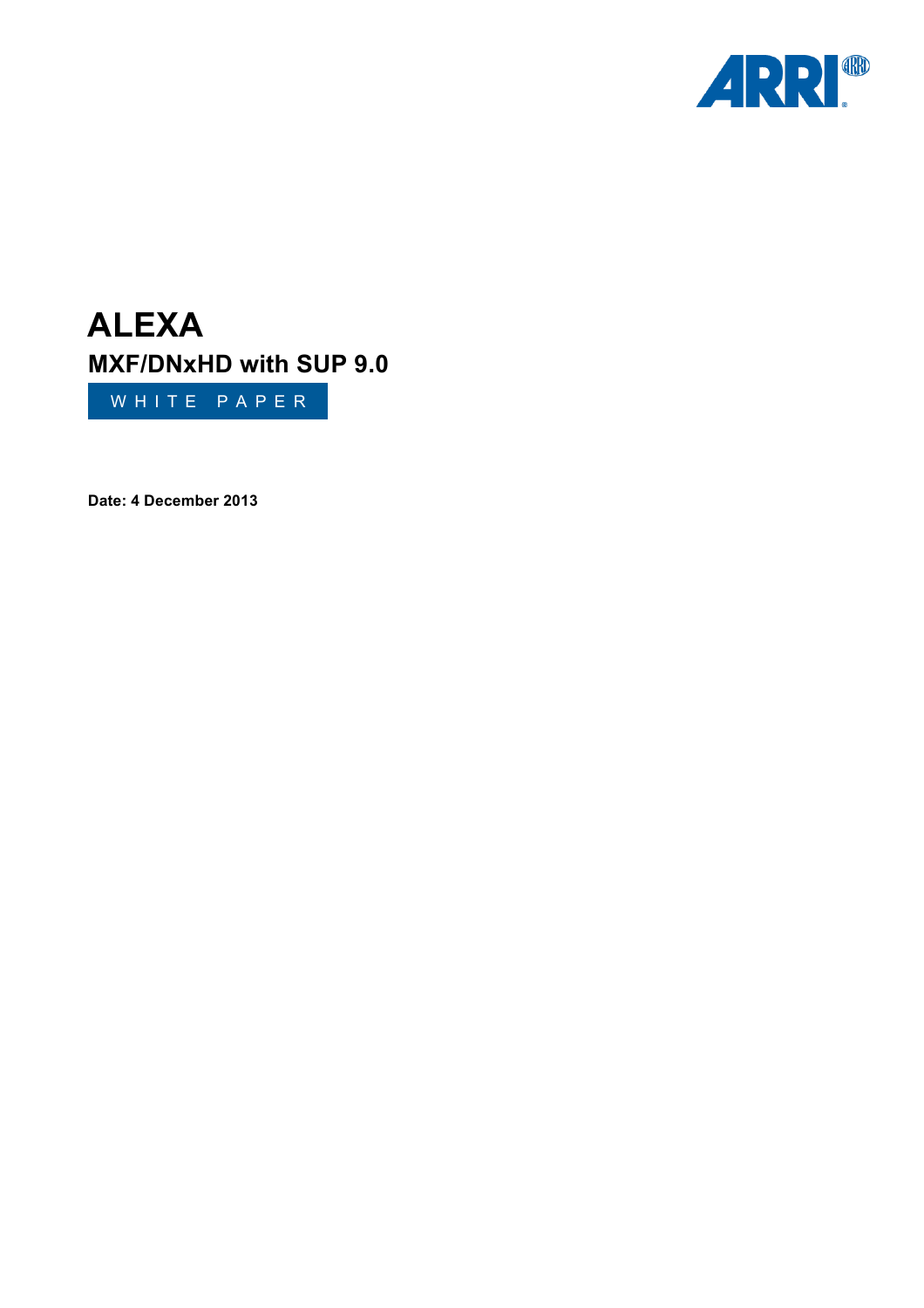# 1. Version History/Last Changes

| <b>Version</b> | Author      | <b>Change Note</b>                                                           |
|----------------|-------------|------------------------------------------------------------------------------|
| 2012-03-06     | Temmler     | Changes to Consolidate step 4, added Chapter 5 Avid DS.                      |
| 2012-04-05     | Temmler     | Changed 2.3 Log C information, 6. Viewing MXF/DNxHD files and<br>7 Downloads |
| 2013-12-03     | Grafwallner | New DNxHD 444 codec available in SUP 9 camera update                         |

# 2. Table of Contents

| $\mathbf 1$ |                                                           |  |
|-------------|-----------------------------------------------------------|--|
| 2.          |                                                           |  |
| 3.          |                                                           |  |
|             |                                                           |  |
|             |                                                           |  |
| 4.          |                                                           |  |
|             |                                                           |  |
|             |                                                           |  |
|             |                                                           |  |
|             |                                                           |  |
|             |                                                           |  |
|             |                                                           |  |
|             |                                                           |  |
|             |                                                           |  |
|             |                                                           |  |
|             | 5.4.2 Final Cut Pro 7 XML and Media Composer ALE File  6  |  |
| 6.          |                                                           |  |
|             |                                                           |  |
|             |                                                           |  |
|             |                                                           |  |
|             |                                                           |  |
|             |                                                           |  |
|             |                                                           |  |
|             |                                                           |  |
| 7.          | ALEXA DNxHD Material in the Avid Interplay Environment 11 |  |
|             |                                                           |  |
|             |                                                           |  |
|             |                                                           |  |
|             |                                                           |  |
| 8.          |                                                           |  |
| 9.          |                                                           |  |
|             |                                                           |  |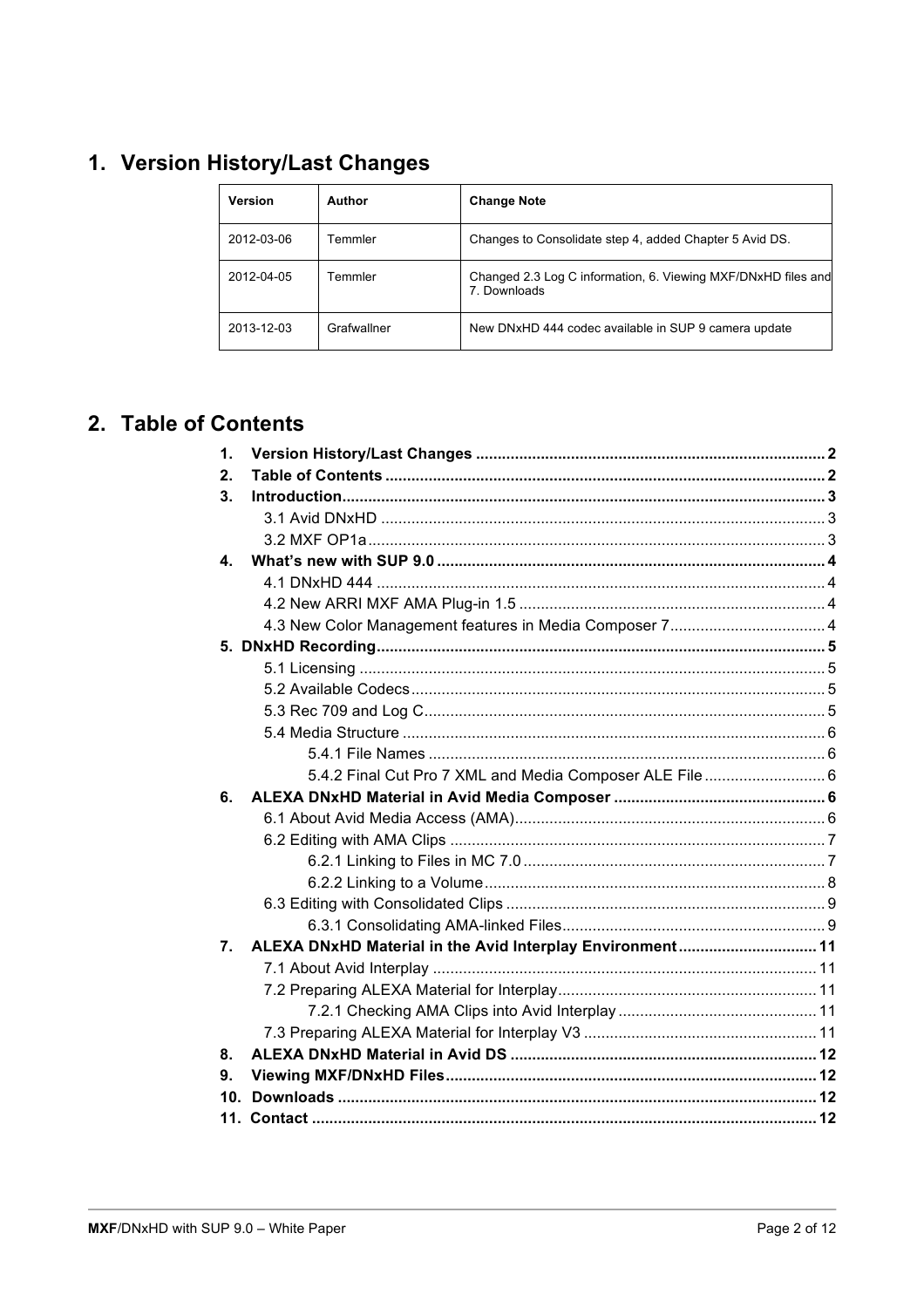### **3. Introduction**

ALEXA Software Update Packet (SUP) 9.0 allows in-camera recording of 1920 x 1080 (16:9) Avid DNxHD encoded MXF files onto SxS PRO cards for ARRI ALEXA and ALEXA Plus cameras and for ALEXA XT/XR cameras onto XR Capture Drives, SxS PRO and CFast 2.0 cards.

With an installed DNxHD license, ALEXA users can choose MXF/DNxHD in addition to the pre-installed QuickTime/ProRes recording codecs. ALEXA's MXF/DNxHD material can be edited in Avid Media Composer Version 5.5 and later for Apple and Windows 32 and 64 bit operating systems without transcoding.

This paper gives a short description of the available codecs and provides instructions on how to work with ALEXA DNxHD material in the Avid environment.

#### **3.1 Avid DNxHD**

The Avid DNxHD HD codec has been engineered to create mastering-quality HD media at dramatically reduced file sizes without generation loss during complex post production effects processing. Avid DNxHD delivers both efficiency and high image quality. The source for the Avid DNxHD codec can be licensed free of charge and the codec is compliant to SMPTE VC-3.

#### **3.2 MXF OP1a**

Avid adopted the MXF (Material eXchange Format) standard as the core media container technology for nonlinear workflows. An MXF container file can "wrap" different types of video and audio material along with associated metadata. The internal structure of MXF files is defined by the so-called Operational Patterns. ARRI ALEXA cameras record DNxHD encoded images together with sound and embedded metadata in an MXF container file using the Operational Pattern 1a (OP1a) file structure. An Avid Media Composer does not need to transcode this material, as it already is available in a native DNxHD codec. In a common Avid infrastructure with shared media, Avid products expect files to be re-wrapped using the OP-Atom MXF format, which is optimized for nonlinear editing. Nevertheless, there are a number of reasons that prompted us to choose the OP1a file structure for recording in ALEXA cameras:

- The OP1a MXF format packages picture, sound, and metadata in a single file. This is ideal for both camera acquisition and archiving since audio and video is always kept together and no data is lost if recording is interrupted for any reason.
- OP1a is a streaming format, which means that even incomplete files can be played. This does not only ensure highest data safety but also allows playing clips that are still being transferred (eg. via FTP).
- The OP-Atom MXF format places picture and sound into individual MXF files. Audio is written after video. Using this format for recording in a camera would cause entire takes to be corrupted if the recording is interrupted abnormally, e.g. due to a power loss.
- When ALEXA clips are brought into Avid Media Composer, Newscutter, or Symphony, the OP1a file structure enables that camera metadata is automatically made available in the editor's bins.
- Since ALEXA MXF files use Avid's native DNxHD codec, the OP1a files can be quickly repackaged to the OP-Atom format. This is essentially a copying process since no transcoding is involved. The original image quality is fully retained. Note that ALEXA uses high quality intraframe codecs, which result in bigger files than material encoded using a lower quality interframe long-GOP codec. Therefore, copying times will increase approximately by the ratio of the bit rates.
- The DNxHD codecs, MXF files and OP1a structure used by ALEXA cameras are all compliant to existing SMPTE standards.
- OP1a MXF files are the primary acquisition and archiving format for many broadcasters. Being able to deliver this straight out of the camera has a lot of potential in terms of cost-savings.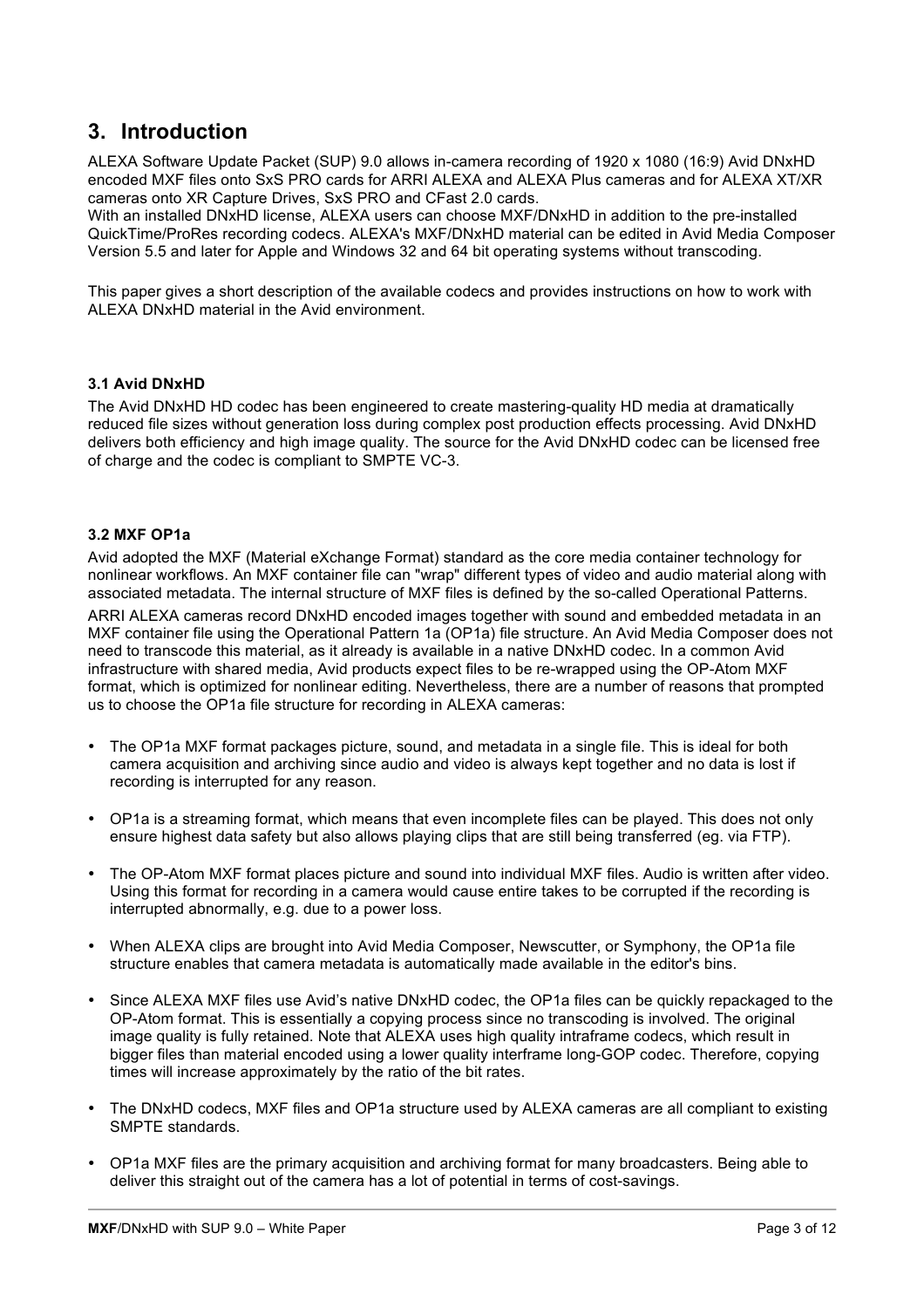### **4. What's new with SUP 9.0**

#### **4.1 DNxHD 444**

The new recording format DNxHD 444 is a 10bit codec and is available for all cameras with a DNxHD license. The codec is developed in close collaboration with Avid and delivers high color fidelity and image quality, which provides an excellent basis for creative grading, color keying and multi-generational finishing and mastering. DNxHD 444 clips can be recorded at up to 30 fps on 32 GB SxS PRO cards and up to 60 fps on 64GB SxS PRO cards, CFast 2.0 cards or XR Capture Drives. Higher frame rates will be possible with a later camera software (SUP).

#### **4.2 New ARRI MXF AMA Plug-in 1.5**

A new MXF AMA Plug-in is available for DNxHD 444 .mxf files in Media Composer 7.0 Windows and Mac. www.arri.com/alexa/downloads.

#### **4.3 New Color Management features in Media Composer 7**

The new ARRI MXF AMA plug-in 1.5 enables an automatic 3D LUT selection for Log C DNxHD material recorded with ALEXA SUP 9.0 or higher.

When this DNxHD Log C footage will be linked into Media Composer 7.0.3 thru the ARRI MXF AMA plug-in 1.5, automatically the correct "ARRI ALEXA LogC to Rec709" color transformation 3D LUT will be applied onto the clips. The Log C images will be displayed in video color space "Rec 709" during real time playback in the Source and Record monitor of the Media Composer. The tab "color encoding" in the Source Settings… dialog box allows to set the correct color transformation LUT manually if necessary.

For more information about the new Media Composer color management, please check the Avid Media Composer Help.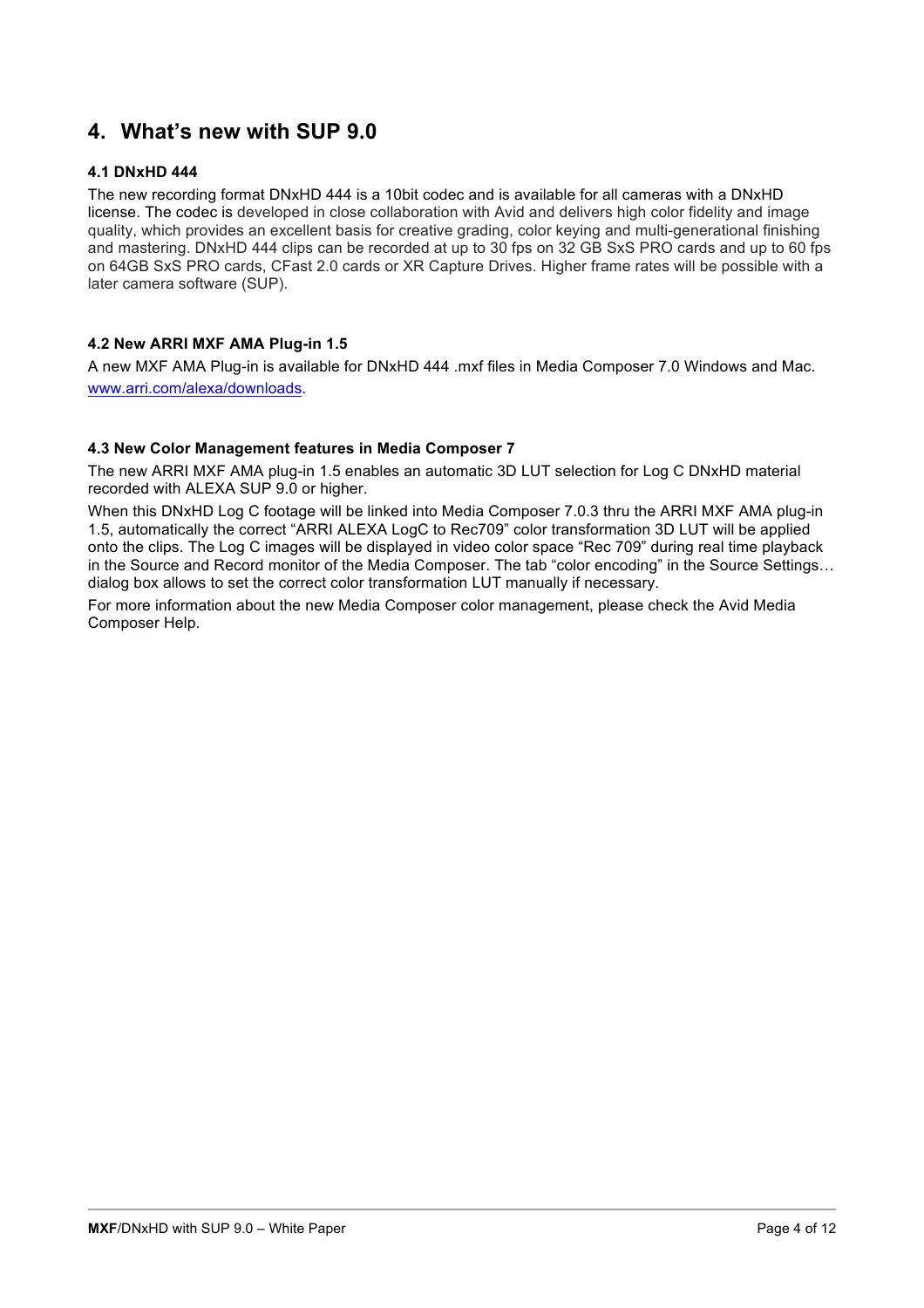# **5. DNxHD Recording**

#### **5.1 Licensing**

The ARRI ALEXA Studio / Plus 4:3 and ALEXA XT Studio / Plus do not require a special DNxHD license. It is delivered with all functions enabled. For all other ALEXA models, the DNxHD recording option can be enabled with a license key that needs to be purchased for each individual camera in the ALEXA License Shop at http://alshop.arri.de/. The DNxHD recording option can be activated and de-activated by loading or deleting the license file on the camera. This allows rental facilities to rent out cameras with or without the feature.

#### **5.2 Available Codecs**

SUP 9.0 provides three flavors of the DNxHD codec

- Avid DNxHD 145 (8 bit 4:2:2)
- Avid DNxHD 220x (10 bit 4:2:2)
- Avid DNxHD 444 (10 bit 4:4:4).

The values 145 and 220 denote the bit rate [Mbit] at 29.97 fps. As the supported project frame rates are 23.976, 24, 25 and 29.97 fps, the notation for these codecs we have chosen in the ALEXA menu is (in **bold**)

- **Avid DNxHD 115/120/145** (8 bit 4:2:2)
- **Avid DNxHD 175x/185x/220x** (10 bit 4:2:2)
- **Avid DNxHD 444** 350x/365x/440x (10 bit 4:4:4).

#### **5.3 Rec 709 and Log C**

Shooting ProRes or DNxHD encoded material with the ALEXA Rec 709 curve delivers a picture that is ready-to-use for edit or broadcast. It is the quickest route from scene to screen, but it does not provide a lot of space for color timing.

Recording the images in Rec 709 including the Low Contrast Curve (LCC) ARRI Look File (available as a free download on http://www.arri.com/goto/downloads/alexa) will hold some more highlight detail. The softer tonal curve requires that the picture will be touched for final output, but this is as simple as a contrast adiustment.

Shooting images in Log C delivers the best foundation for the colorist's work, providing the camera's full latitude in an unconfined color space. For output on HDTV or in a DCI P3 projection, Log C images need to be tone-mapped and transformed into the display color space. This is typically done using a 3D LUT provided through the ARRI LUT Generator at http://www.arri.de/camera/digital\_cameras/tools.

#### Please note:

Log C material is best recorded using a 4:4:4 codec (ProRes 4444 or DNxHD 444).

The top quality 10 bit 4:2:2 codecs (ProRes 422 (HQ) and DNxHD 220x) will also provide acceptable results in Log C, but due to the higher compression rate, grading images recorded with these codecs may exhibit artifacts.

ARRI strongly recommends to use 4:4:4 codecs for shooting Log C to avoid artifacts in graded images.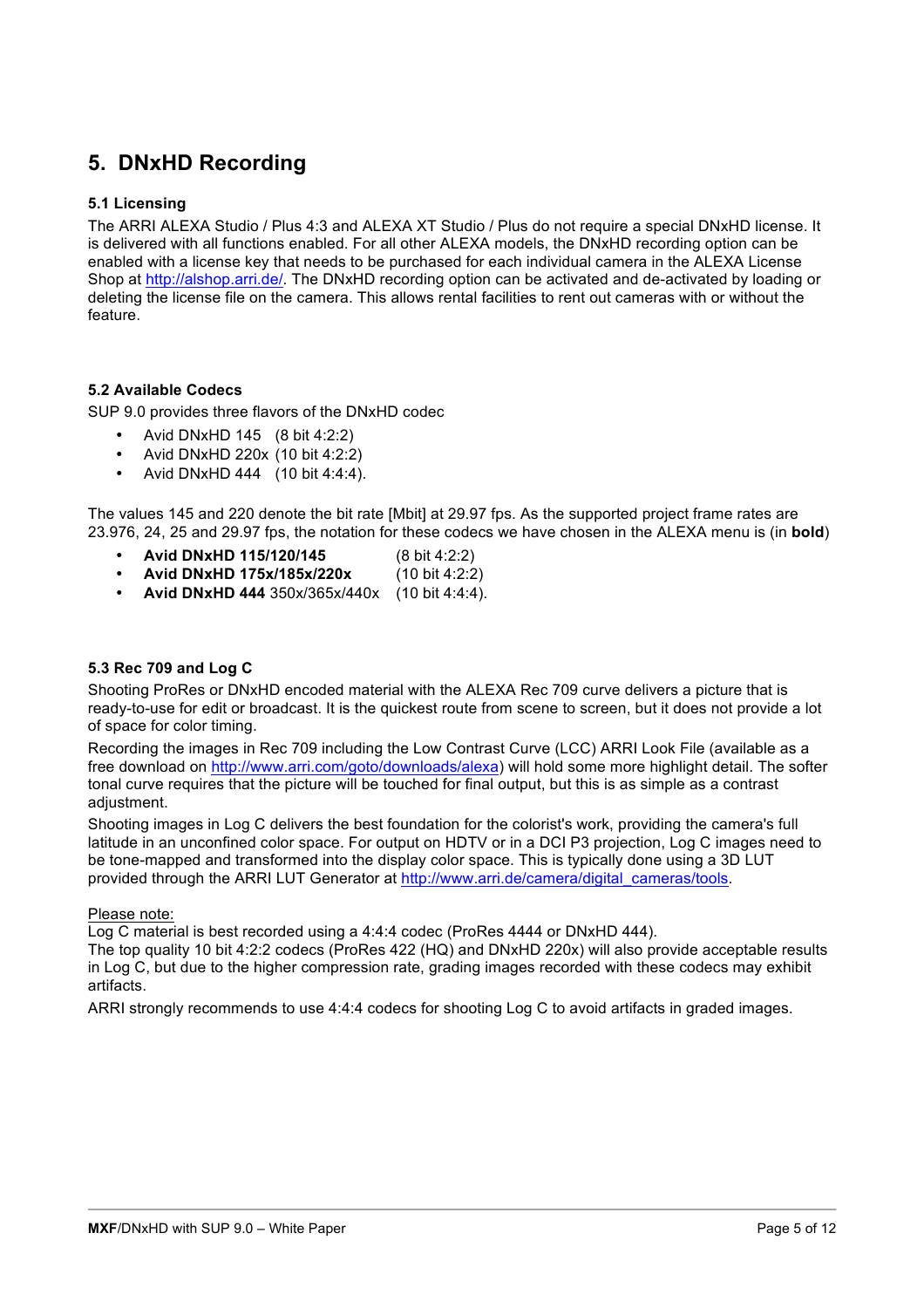#### **5.4 Media Structure**

When an ALEXA starts recording the first take, the SxS PRO or XR Capture Drive is named according to the current camera reel name (e.g. A016R1K4). The camera then creates a reel folder with the same camera reel name in the root directory of the card, which stores the MXF (and/or QuickTime) files, a Final Cut Pro 7 XML file and an Avid Log Exchange (ALE) file.



#### 5.4.1 File Names

The file-naming scheme is identical for QuickTime and MXF files. Only the file suffix differs.

A016C001\_120126\_R1K4.mxf

[CameraIndex] [ReelCounter] [ClipIndex] [ClipCounter] \_ [Date] \_ [CameraID] . mxf

|              | Cameralndex: 1 letter camera unit identifier, assigned by user: A-Z.                    |
|--------------|-----------------------------------------------------------------------------------------|
|              | ReelCounter: 3 digit counter, auto-incrementing for each new card.                      |
| ClipIndex:   | Letter 'C' for clips 001-999. If there are more clips, the index continues with D.      |
| ClipCounter: | 3 digit counter, auto-incrementing for each new clip.                                   |
| Date:        | Current date set in camera menu: YYMMDD.                                                |
| CameralD:    | L or R eye index, default R, followed by 3 digit, Base36 encoded, camera serial number. |

#### 5.4.2 Final Cut Pro 7 XML and Media Composer ALE File

While all static metadata is embedded into each recorded clip, the Final Cut Pro 7 XML file and the Media Composer ALE file provide a summary of all recorded takes with related metadata such as:

```
Clip Name: IN/OUT Time code, Duration, FPS, UUID, Sup_Version, Exposure_Index, 
Sxs Gamma, Whitebalance, Cc Shift, Look Name, Look Burned In, Sensor Fps,
Shutter Angle, Camera Model,...
```
### **6. ALEXA DNxHD Material in Avid Media Composer**

ALEXA DNxHD material is brought into Avid Media Composer using Avid Media Access (AMA). The camera material can be directly edited without the need for transcoding.

Note: It is not possible to directly drag and drop ALEXA material into an Avid bin.

#### **6.1 About Avid Media Access (AMA)**

AMA is a plug-in-based feature in Avid Media Composer, Symphony, and NewsCutter software that is used to link the camera material into an editor's bin(s) without creating a copy on the Avid storage. This gives the editor immediate and direct access to all clips just as if they were stored in the Avid Media Files folder.

For more information on AMA, please visit http://www.avid.com/US/products/Avid-Media-Access.

ARRI provides a free Avid Media Access (AMA) plug-in for the Mac version and the 32 and 64 bit Windows version of Media Composer 5.5, 6.0 and for 7.0.

The recent Mac or Windows ARRI AMA plug-in version 1.5 for the DNxHD 444 support in MC 7.0 can be downloaded from http://www.arri.com/alexa/downloads.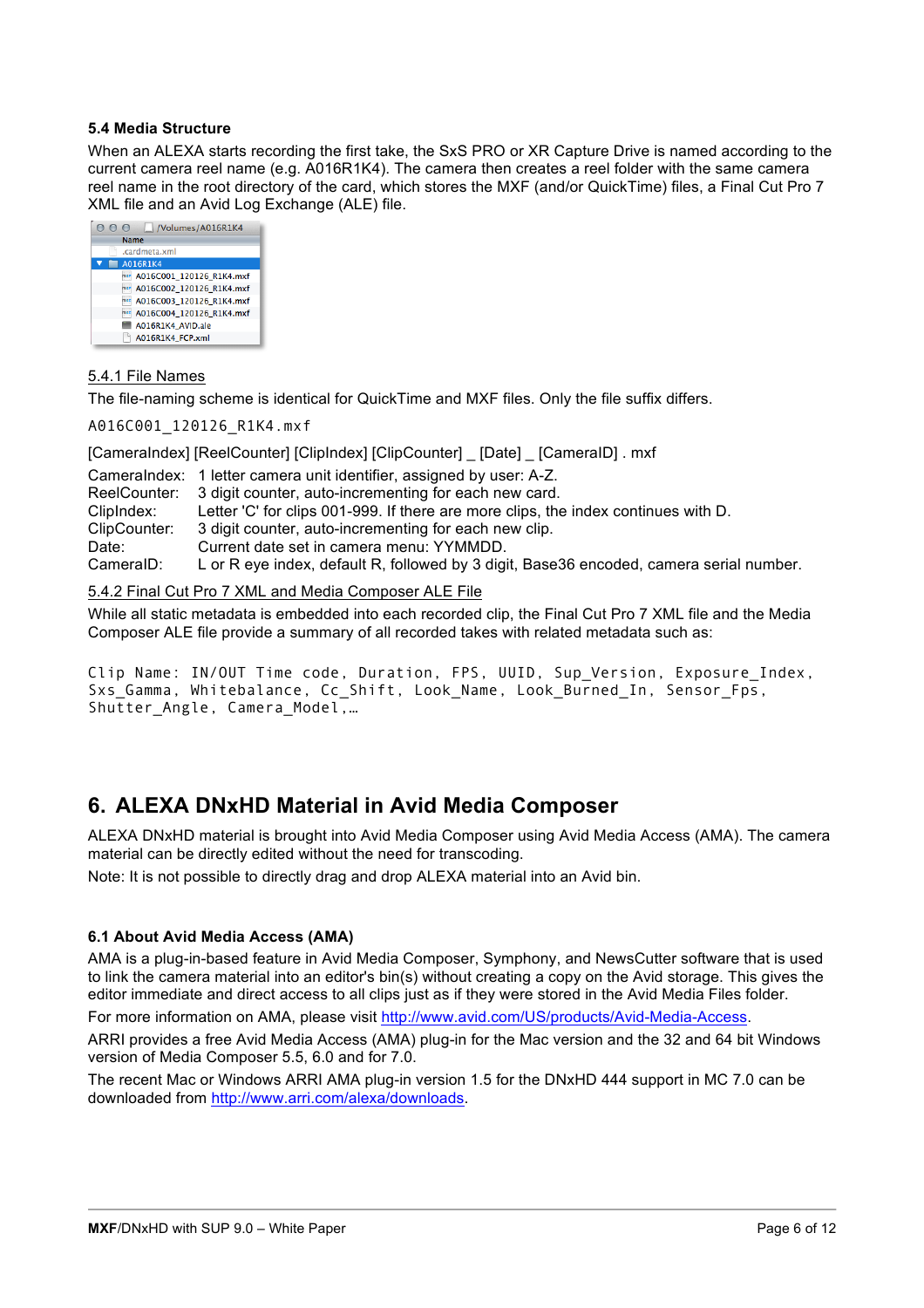#### **6.2 Editing with AMA Clips**

The AMA plug-in for ALEXA allows linking to individual MXF files or linking to a volume (or folder structure) containing those files. The linked clips are automatically brought in with all available camera metadata.

Note: While linking to an SxS card CFast 2.0 or Codex capture drive is possible, an editor typically would not receive the original cards, but an external drive containing verified copies of several original camera cards.

#### 6.2.1 Linking to Files in MC 7.0

Individual clips can be linked into the active bin.

- 1. Right-click inside the bin and select "**AMA Link..**
- 2. In the file browser, go to a camera reel folder (e.g. A003R1K4) and select the MXF clips.

| ж<br>Open                                                                                                                          |                                                       |  |  |  |  |  |  |
|------------------------------------------------------------------------------------------------------------------------------------|-------------------------------------------------------|--|--|--|--|--|--|
| Look in:<br>/Volumes/A001R33F/A001R33F                                                                                             | B<br>Θ<br> ≣ <br>$\overline{\mathbf{v}}$<br>$\bullet$ |  |  |  |  |  |  |
| <b>Name</b><br><b>Volumes</b>                                                                                                      | <b>Size</b><br>τ                                      |  |  |  |  |  |  |
| A001R33F_FCP.xml<br>Desktop                                                                                                        | 17 KB                                                 |  |  |  |  |  |  |
| A001R33F_AVID.ale                                                                                                                  | 3 KB                                                  |  |  |  |  |  |  |
| <b>Documents</b><br>nz# A001C006_131122_R33F.mxf                                                                                   | 38.0 MB                                               |  |  |  |  |  |  |
| mz# A001C005_131122_R33F.mxf<br><b>Applications</b><br>$\Delta_{\rm c}$                                                            | 55,2 MB                                               |  |  |  |  |  |  |
| A001C004_131120_R33F.mov<br>屬<br>SSS A001R33F                                                                                      | 99,7 MB                                               |  |  |  |  |  |  |
| A001C003_131120_R33F.mov<br>癲                                                                                                      | 99,7 MB                                               |  |  |  |  |  |  |
| A001C002_131120_R33F.mxf<br>codexyfs                                                                                               | 171,0 MB                                              |  |  |  |  |  |  |
| az A001C001_131120_R33F.mxf<br>Macintosh HD                                                                                        | 76,6 MB                                               |  |  |  |  |  |  |
| $\left  \cdot \right $<br>File name:<br>(33F.mxf" "A001C006_131122_R33F.mxf" "A001C002_131120_R33F.mxf" "A001C001_131120_R33F.mxf" | $\blacktriangleright$                                 |  |  |  |  |  |  |
| Files of type:<br>ARRI ALEXA MXF (*.MXF)                                                                                           | ÷                                                     |  |  |  |  |  |  |
| <b>Use Current AMA Settings</b>                                                                                                    |                                                       |  |  |  |  |  |  |
| Profile:<br><b>Profile Editor</b><br>÷.                                                                                            |                                                       |  |  |  |  |  |  |
|                                                                                                                                    |                                                       |  |  |  |  |  |  |
| $\blacktriangleright$ Summary                                                                                                      |                                                       |  |  |  |  |  |  |
| Avid Editor Services are not Running. Please start Services from the Avid Editor Services Manager                                  |                                                       |  |  |  |  |  |  |
|                                                                                                                                    | Cancel<br>Open<br>M                                   |  |  |  |  |  |  |

3. Select (Enable) "**ARRI ALEXA MXF (\*.MXF)**" from the Files of type filter menu and click 'Open'. If the reel folder also contains QuickTime clips, they need to be linked in a separate step with "**QuickTime"** selected.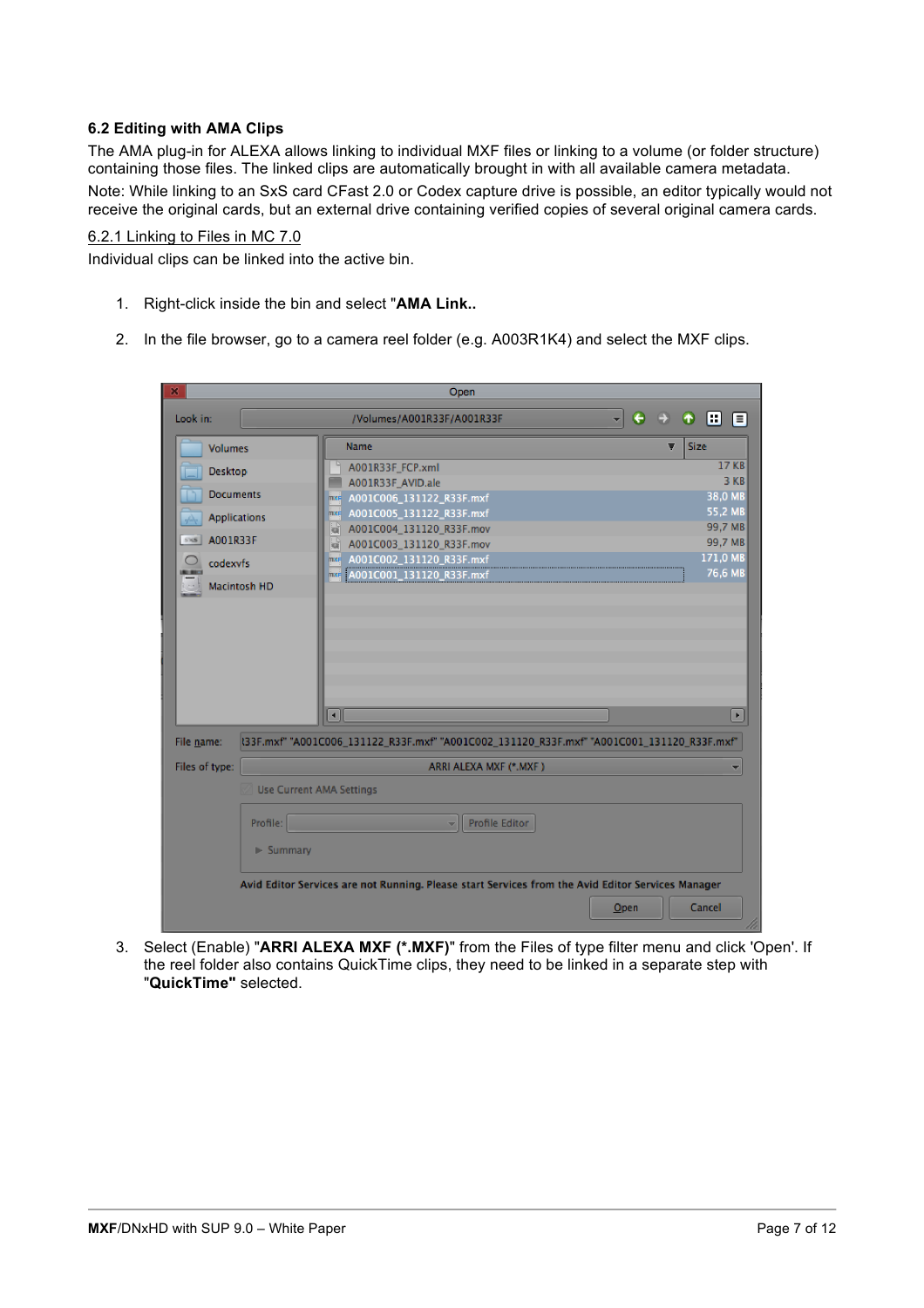#### 6.2.2 Linking to a Volume

While the organization of clips, of course, is entirely up to the editor's preference, there are a number of options how clips can be automatically pre-organized as they are linked by AMA.

In the following example, a drive containing camera reels is arranged into individual folders per shooting day.



1. Use "**File > AMA Link..**" to open the file browser.

2. Select (Enable) "**ARRI ALEXA MXF (Folder)**" from the Files of type filter menu and click 'Open'. If the reel folder also contains QuickTime clips, they need to be linked in a separate step with "**QuickTime"** selected.

| ×                                           |                                                                                                   |                      |                   | Open                           |      |   |                                                                                               |                 |
|---------------------------------------------|---------------------------------------------------------------------------------------------------|----------------------|-------------------|--------------------------------|------|---|-----------------------------------------------------------------------------------------------|-----------------|
| Look in:                                    |                                                                                                   |                      | /Volumes/A001R23J |                                |      |   | $\begin{array}{c} \mathbf{0} & \mathbf{0} & \mathbf{0} & \mathbf{0} & \mathbf{0} \end{array}$ |                 |
| <b>Volumes</b>                              |                                                                                                   | <b>Name</b>          |                   |                                |      | ₹ | Size                                                                                          |                 |
| <b>Desktop</b>                              |                                                                                                   | A001R23J             |                   |                                |      |   |                                                                                               |                 |
|                                             | <b>Documents</b>                                                                                  |                      |                   |                                |      |   |                                                                                               |                 |
| <b>Applications</b><br>$\frac{1}{\sqrt{2}}$ |                                                                                                   |                      |                   |                                |      |   |                                                                                               |                 |
| A001R23J<br><b>SXS</b>                      |                                                                                                   |                      |                   |                                |      |   |                                                                                               |                 |
| codexvfs                                    |                                                                                                   |                      |                   |                                |      |   |                                                                                               |                 |
|                                             | <b>Macintosh HD</b>                                                                               |                      |                   |                                |      |   |                                                                                               |                 |
|                                             |                                                                                                   |                      |                   |                                |      |   |                                                                                               |                 |
|                                             |                                                                                                   |                      |                   |                                |      |   |                                                                                               |                 |
|                                             |                                                                                                   |                      |                   |                                |      |   |                                                                                               |                 |
|                                             |                                                                                                   |                      |                   |                                |      |   |                                                                                               |                 |
|                                             |                                                                                                   | $\overline{\bullet}$ |                   |                                |      |   |                                                                                               | $\boxed{\cdot}$ |
| File name:                                  |                                                                                                   |                      |                   |                                |      |   |                                                                                               |                 |
| Files of type:                              |                                                                                                   |                      |                   | <b>ARRI ALEXA MXF (Folder)</b> |      |   |                                                                                               | ▼               |
|                                             | <b>Use Current AMA Settings</b>                                                                   |                      |                   |                                |      |   |                                                                                               |                 |
|                                             | Profile:                                                                                          |                      | Ψ                 | <b>Profile Editor</b>          |      |   |                                                                                               |                 |
|                                             | <b>Summary</b>                                                                                    |                      |                   |                                |      |   |                                                                                               |                 |
|                                             | Avid Editor Services are not Running. Please start Services from the Avid Editor Services Manager |                      |                   |                                |      |   |                                                                                               |                 |
|                                             |                                                                                                   |                      |                   |                                | Open |   | Cancel                                                                                        |                 |
|                                             |                                                                                                   |                      |                   |                                |      |   |                                                                                               | Ā.              |

**Use Current AMA Settings**, uses the AMA Settings from the Settings tab,

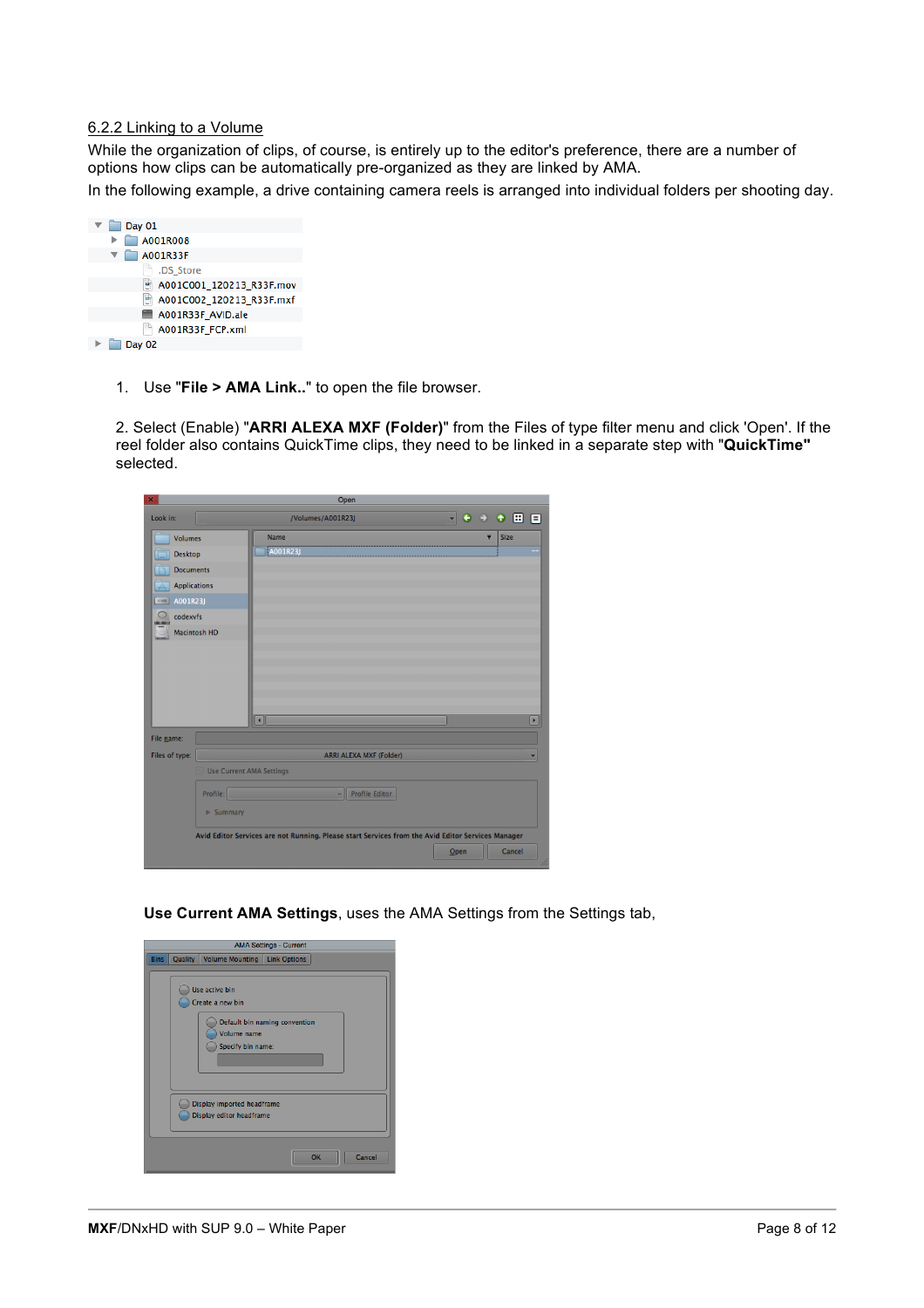#### **6.3 Editing with Consolidated Clips**

The Avid workflow uses a special MXF Operational Pattern (OP), i.e. a MXF file structure, that was designed to deliver the best performance for nonlinear video and audio editing applications. In this file structure, called OP-Atom, the video and audio tracks of a single movie clip are stored in individual MXF container files along with an index that will retain the clip metadata across the related track files.

While OP-Atom performs extremely well for authoring applications such as nonlinear editing, the structure is less suitable for recording a stream of data in a digital camera. If, for example, the camera were disconnected from power during recording, the entire clip would be corrupted. OP1a, as used by ALEXA cameras, is a streaming format that is intended for this type of application. Upon a power loss, only a few missing frames at the end would go missing instead of the entire take.

Depending on the project, ALEXA material that is edited from a single Media Composer could remain in the originally recorded OP1a MXF format. If, however, several editors will work on the material simultaneously, or if the amount of clips that will be accessed for editing were to exceed several thousands of clips, it is recommended to convert the material into OP-Atom MXF files.

#### Please note:

Converting the MXF container format does not require transcoding of the ALEXA material. The essence streams only need to be **consolidated**, i.e. separated and re-wrapped into individual files. The speed of this process greatly depends on the speed of the interface and storage used to read/write the media files.

#### 6.3.1 Consolidating AMA-linked Files

1. Linked clips are shown in the bin with a link icon. Select the ALEXA clips that were linked with the AMA plug-in or a sequence containing the clips.

|        | ÷ | * my bin                                    |                           |  |          |            |         |   |
|--------|---|---------------------------------------------|---------------------------|--|----------|------------|---------|---|
|        |   | * my bin                                    | $\boldsymbol{\mathsf{x}}$ |  |          |            |         | e |
|        |   | N am e                                      | Video                     |  | Duration | $IN - OUT$ | Mark IN | м |
|        |   | E8 A003C014 111208 R1K4                     | DNxHD 175 X (HD 1080p)    |  | 29:08    |            |         | E |
|        |   | EE A00BC013 111208 R1K4                     | DNxHD 175 X (HD 1080p)    |  | 27:04    |            |         |   |
|        |   | E8 A003C010_111208_R1K4 DNxHD 115 (HD1080p) |                           |  | 27:22    |            |         |   |
|        |   | H8 A003C009 111208 R1K4                     | DNxHD 115 (HD 1080p)      |  | 27:02    |            |         |   |
|        |   | HB A003C006 111208 R1K4                     | DNxHD 175 X (HD 1080p)    |  | 33:13    |            |         |   |
| −      |   | E8 A00BC005 111208 R1K4                     | DNxHD 175 X (HD 1080p)    |  | 33:14    |            |         |   |
| $\Box$ |   | HE A00BC002 111208 R1K4 DNxHD 115 (HD1080p) |                           |  | 44:15    |            |         |   |
| ▬      |   | HE A00BC001 111208 R1K4 DNxHD 115 (HD1080p) |                           |  | 35:08    |            |         |   |
|        |   |                                             |                           |  |          |            |         |   |
|        |   |                                             |                           |  |          |            |         |   |
|        |   |                                             |                           |  |          |            |         |   |
| 畐      |   | <b>Untiled</b><br>$\blacksquare$            |                           |  |          |            | п       |   |

2. Select Clip > Consolidate/Transcode.

| Special<br><b>Clip</b><br>Output                                                                                  | Tools | Windows                       | Script | Marketplace                                                                                  | Help                                     |              |                      |                                        |                        |                                                              |
|-------------------------------------------------------------------------------------------------------------------|-------|-------------------------------|--------|----------------------------------------------------------------------------------------------|------------------------------------------|--------------|----------------------|----------------------------------------|------------------------|--------------------------------------------------------------|
| <b>New Sequence</b><br>New Video Track<br><b>New Audio Track</b><br>New Meta Track<br>New Data Track<br>New Title |       | $0$ $H$ $N$<br><b>HX</b><br>ь |        |                                                                                              |                                          |              |                      |                                        |                        |                                                              |
| <b>Freeze Frame</b><br><b>Center Pan</b><br><b>Remove Pan</b>                                                     |       | ь                             |        |                                                                                              |                                          |              |                      |                                        |                        |                                                              |
| <b>Apply Gain</b>                                                                                                 |       |                               | œ<br>- |                                                                                              |                                          | * BackupRaid |                      |                                        |                        |                                                              |
| <b>Batch Capture</b>                                                                                              |       |                               |        | * BackupRaid                                                                                 | $\boldsymbol{\mathsf{x}}$                |              |                      |                                        |                        | $\circ$                                                      |
| Batch Import                                                                                                      |       |                               |        | <b>Name</b>                                                                                  | <b>Creation Date</b>                     |              | <b>Duration</b>      | <b>Drive</b>                           | <b>Tracks</b>          | Start                                                        |
| Consolidate/Transcode<br><b>Extract DNxHD Data</b><br>Decompose                                                   |       |                               | 震      | 篇 D001C053 111215 R33F<br>D001C052_111215_R33F<br>E8 D001C051 111215 R33F 1/26/12 3:52:45 PM | 1/26/12 3:52:45 PM<br>1/26/12 3:52:45 PM |              | 8:01<br>8:01<br>8:01 | <b>BackupRaid</b><br><b>BackupRaid</b> | $VI A1-2$<br>$VI A1-2$ | 00:01:15:03<br>00:01:46:04<br>BackupRaid V1 A1-2 00:00:57:00 |
| Change Sample Rate                                                                                                |       |                               |        |                                                                                              |                                          |              |                      |                                        |                        |                                                              |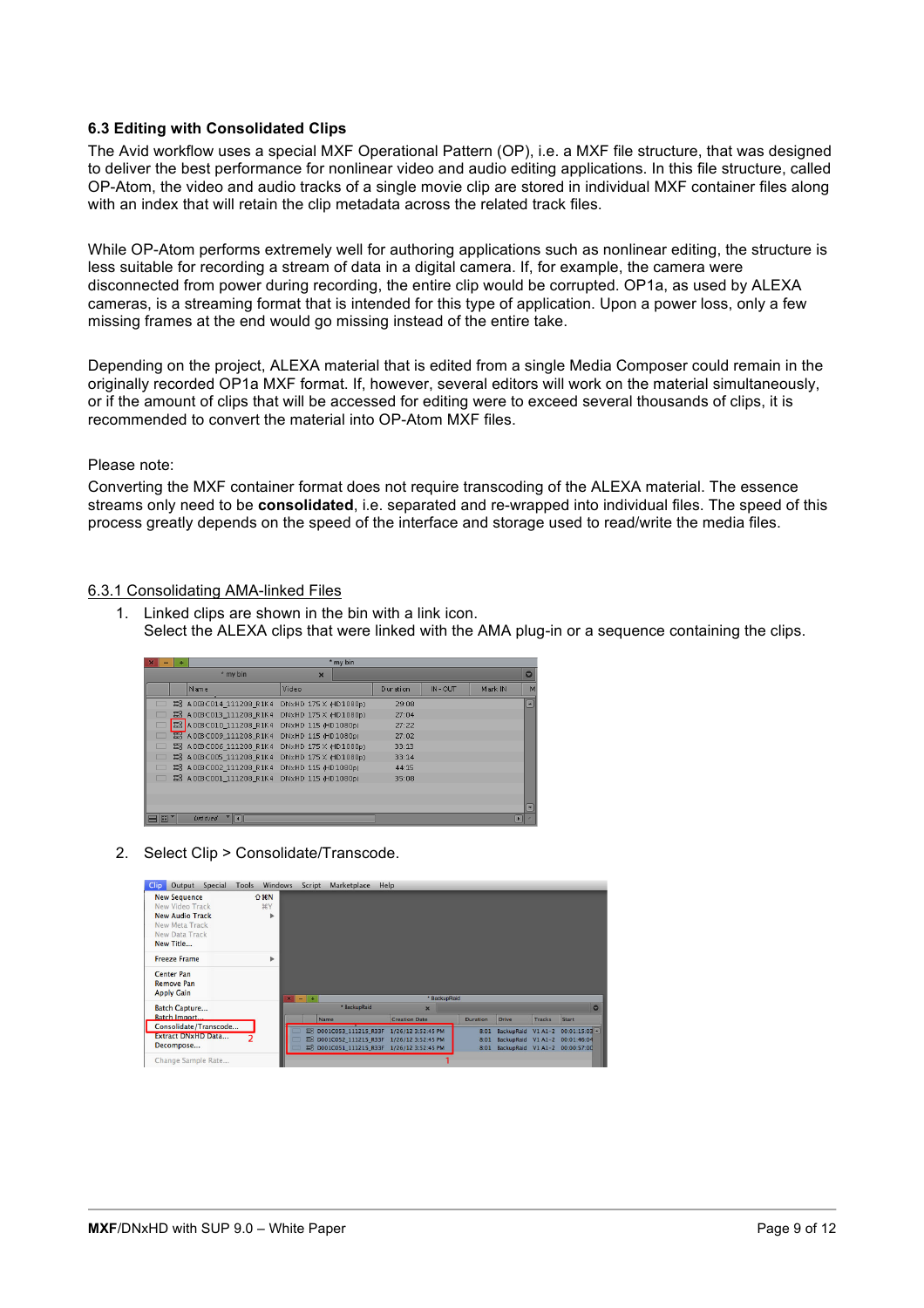3. When the Consolidate/Transcode window opens, check '**Consolidate**' in the upper left corner and select the **Target Drive(s)** where the re-wrapped version of the files will be created. Click the '**Consolidate**' button in the lower right corner to get to the next step.

| Consolidate/Transcode                                      |                                                                            |  |  |  |  |  |
|------------------------------------------------------------|----------------------------------------------------------------------------|--|--|--|--|--|
| Consolidate<br>Transcode                                   | 3 clips selected<br>0 effect clips selected<br><b>O</b> sequences selected |  |  |  |  |  |
| <b>Target Drive(s)</b><br>Video and audio on same drive(s) | Create new sequences                                                       |  |  |  |  |  |
| Video / Data                                               | Delete original media files when done                                      |  |  |  |  |  |
|                                                            | Skip media files already on the target drive                               |  |  |  |  |  |
|                                                            | Relink selected clips to target drive before skipping                      |  |  |  |  |  |
| FootageRaid                                                | Consolidate all clips in a group edit                                      |  |  |  |  |  |
|                                                            |                                                                            |  |  |  |  |  |
|                                                            | <b>Convert Audio Sample Rate</b>                                           |  |  |  |  |  |
|                                                            | 48 kHz<br><b>Target Audio Sample Rate:</b>                                 |  |  |  |  |  |
|                                                            | <b>Convert Audio Bit Depth</b>                                             |  |  |  |  |  |
|                                                            | 16 Bit<br><b>Target Audio Bit Depth:</b>                                   |  |  |  |  |  |
|                                                            | <b>Convert Audio Format</b>                                                |  |  |  |  |  |
|                                                            | <b>Target Audio Format:</b><br>PCM (MXF)                                   |  |  |  |  |  |
|                                                            |                                                                            |  |  |  |  |  |
|                                                            |                                                                            |  |  |  |  |  |
|                                                            |                                                                            |  |  |  |  |  |
|                                                            |                                                                            |  |  |  |  |  |
|                                                            | Consolidate<br>Cancel                                                      |  |  |  |  |  |
|                                                            |                                                                            |  |  |  |  |  |

4. If you consolidate ALEXA MXF/DNxHD clips, you typically want to access the OP Atom version in the future, rather than the original camera material. Select "**Relink Master clips to media on the**  target drive". The clips names in the bin (e.g. A001C001\_120212\_R1K4) will then point to the consolidated version on the target drive (typically the Avid Media Files folder). For the original files, new links will be created in the bin with the suffix ".old" attached to the original filename.

If the other option is selected, the links to the original files are kept and the consolidated version will be named with a suffix ".new". This creates a problem, for example, when you try to conform to an Avid DS, as the DS will try to locate the clips based on the name in the AAF metadata, which carries the original clip name rather than the .new name. We therefore recommend to use the relink option.



5. When you start the process, the clips in the bin will point to the new files and the newly created ".old" links will point to the original camera material.

|        | Brief   Text   Frame<br>Script                             |                      |                                              |  |  |  |  |  |
|--------|------------------------------------------------------------|----------------------|----------------------------------------------|--|--|--|--|--|
|        | <b>Name</b>                                                | Drive                | Video                                        |  |  |  |  |  |
| 眾<br>罵 | A001C008_120213_R008.old.01<br>A001C009_120213_R008.old.01 | A001R008<br>A001R008 | DNxHD 185X (HD1080p)<br>DNxHD 120 (HD1080p)  |  |  |  |  |  |
| 眾<br>贾 | A001C008_120213_R008<br>A001C009_120213_R008               | Mac<br>Mac           | DNxHD 185 X (HD1080p)<br>DNxHD 120 (HD1080p) |  |  |  |  |  |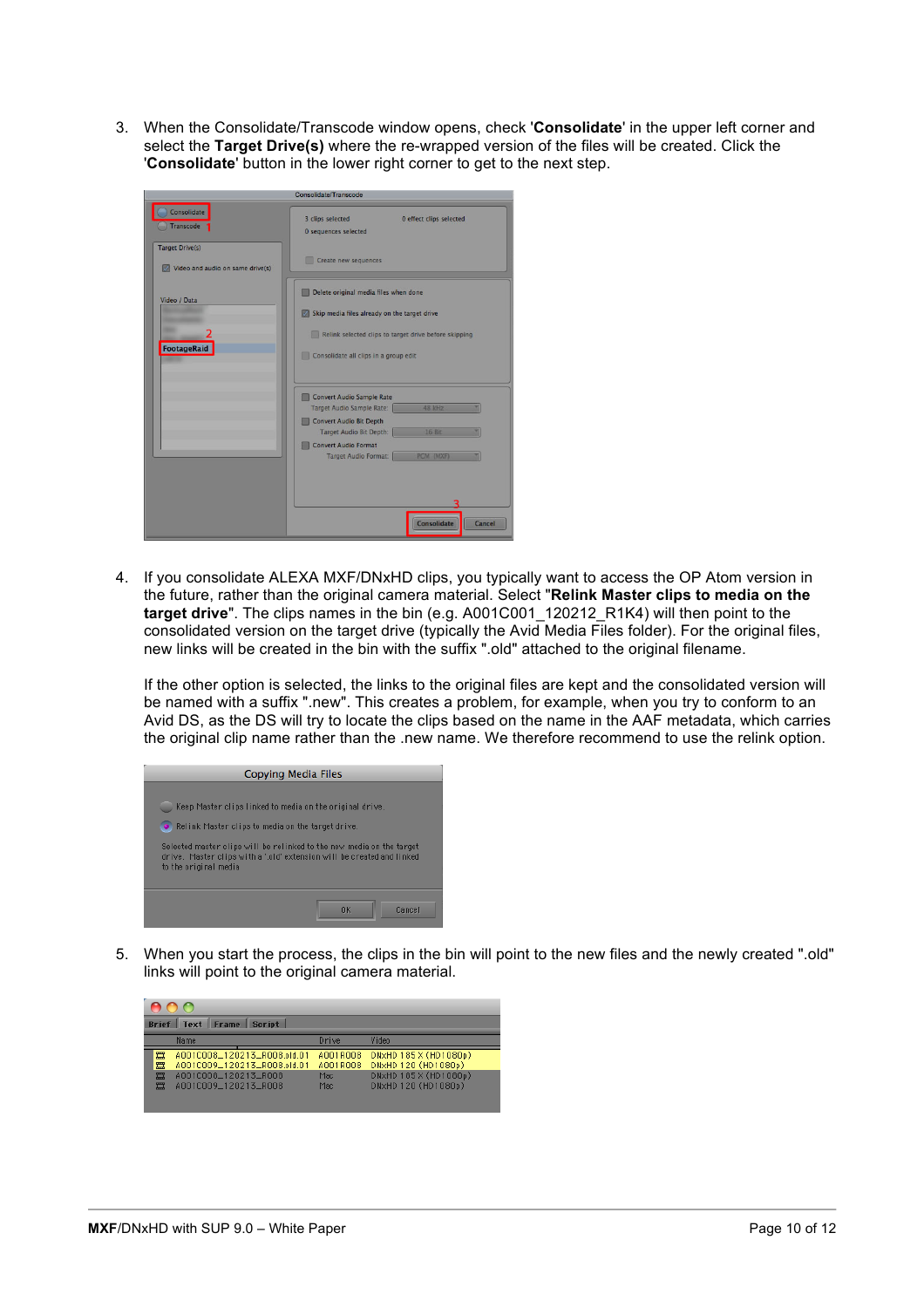# **7. ALEXA DNxHD Material in the Avid Interplay Environment**

Avid-based Broadcasting and media production infrastructures use centralized media storage such as an Avid ISIS 5000 or 7000 (or before Unity) or at least a simple shared storage and manage their media files with the Avid Interplay Production system.

#### **7.1 About Avid Interplay**

Avid Interplay is a production asset management system that maintains a central database containing all current project information and working media for collaborative access in a production or broadcasting environment. Interplay keeps track of all assets (gathered material and versions thereof, graphics as well as bins and sequences from the editing applications) that are used in a production, from creation to archive. For example, material that is available in multiple resolutions on the shared storage can be linked to a lower resolution during editing to save on bandwidth and processing power and then be relinked to the higher resolution original media for finishing and delivery.

#### **7.2 Preparing ALEXA Material for Interplay**

There are several ways to ingest material into an Avid Interplay infrastructure, from different ingest stations and transfer services to the recently introduced AMA plug-ins. The best way to ingest ALEXA MXF/DNxHD files into an Avid Interplay environment is to use the ALEXA AMA plug-in for Avid Media Composer.

As mentioned above, Avid systems use a media file structure (MXF OP-Atom) that is optimized for the specific needs of nonlinear video and audio editing. In case of Interplay, the use of OP-Atom is mandatory, as the indexing service that maintains the database will only accept media in this format.

#### 7.2.1 Checking AMA Clips into Avid Interplay

- 1. Link the ALEXA MXF OP1a clips to a new Avid Media Composer bin using the ALEXA AMA plug-in as explained above.
- 2. Consolidate the material within the original AMA bin to create MXF OP-Atom files as explained above.
- 3. Drag and drop the resulting non-AMA clips into a new bin.
- 4. Check the new bin into Interplay.

#### **7.3 Preparing ALEXA Material for Interplay V3**

One way to handle this was to consolidate the recorded AMA media to native MXF files on the ISIS system associated with the Interplay production environment (such as an ISIS 5000 or ISIS 7000). The AMA workflow introduced in Interplay v3.0 uses a second, low bandwidth ISIS 2000 as a parking storage area for the AMA media. Later, when the material that should be saved is identified, it can be consolidated from the AMA source to the ISIS production system at full resolution.



For more information about the Interplay 3.0 workflow, please check the documentation from Avid. http://resources.avid.com/SupportFiles/attach/Whats\_New\_Interplay\_V3\_0.pdf